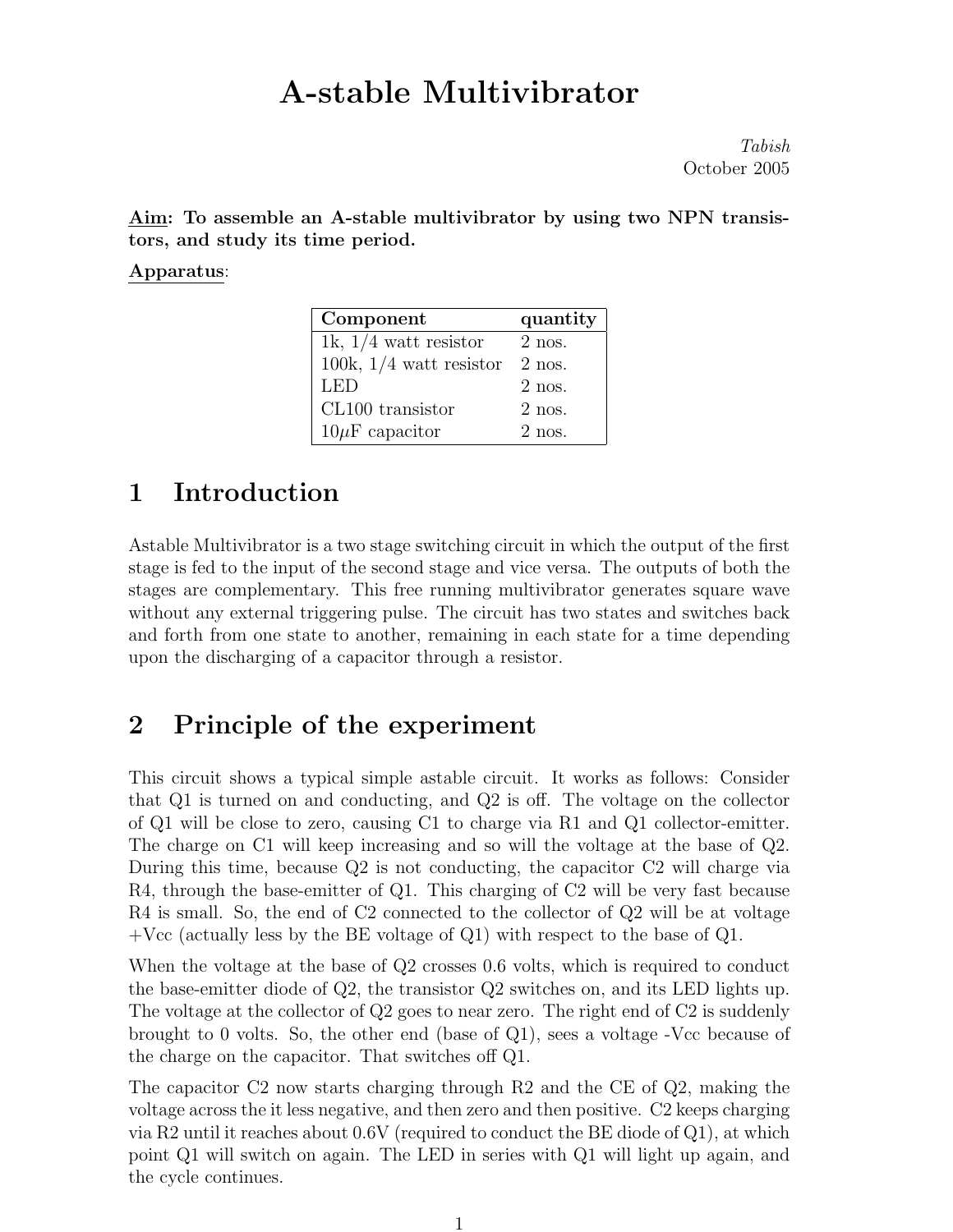

Figure 1: Circuits for A-stable multivibrator using NPN transistors.

So, the time LED of Q2 remains on is the time taken by the capacitor C2 to charge from -Vcc to 0.6 volts. Normally Vcc is about 10-12 volts, so 0.6 volts is neglected, and taken to be zero. So, one needs to calculate how much time does a capacitor take to charge from -Vcc to 0, if it is being charged by a voltage  $+$ Vcc. That is fairly straight forward.

Applied voltage across a capacitor C and the resistor R should be equal to the applied voltage, Vcc:

$$
V_{cc} = IR + Q/C
$$

$$
V_{cc} = R\frac{dQ}{dt} + Q/C
$$

This can be integrated easily, with the condition that at  $t = 0$ , the voltage across the capacitor is  $V_0$ , to give

$$
V(t) = V_{cc} - (V_{cc} - V_0)e^{-t/RC}.
$$

For our case, the initial voltage  $V_0 = -V_{cc}$  and we have to find out the time T at which  $V(T) = 0$ . This gives:

$$
T = \log(2)RC,
$$
  

$$
T = 0.693RC,
$$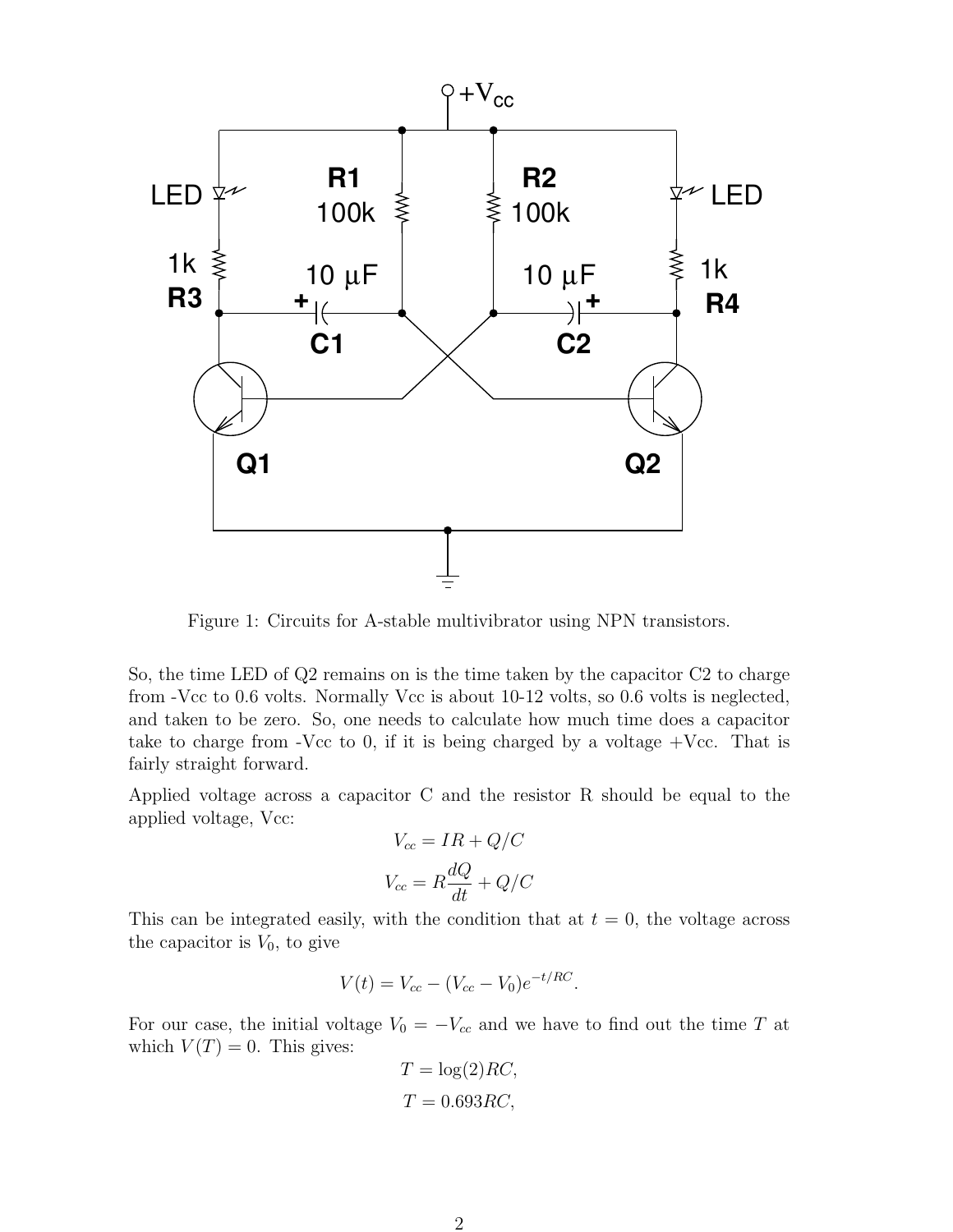

Figure 2: Circuits for A-stable multivibrator using PNP transistors.

## 3 Soldering tips

- Soldering requires two main things: a soldering iron and solder. Soldering irons are the heat source used to melt solder. Irons of the 15W to 30W range are good for most electronics/printed circuit board work. Anything higher in wattage and you risk damaging either the component or the board.
- Safety: Remember that when soldering, the resin in the solder releases fumes. These fumes are harmful to your eyes and lungs. Therefore, always work in a well ventilated area. Hot solder is also dangerous. Be sure not to let it drip around because it will burn you almost instantly.
- Surface Preparation: A clean surface is very important if you want a strong, low resistance joint. All surfaces to be soldered should be cleaned with sand paper.
- **Component Placement:** After the component and board have been cleaned, you are ready to place the component on the board. Bend the leads as necessary and insert the component through the proper holes on the board. To hold the part in place while you are soldering, you may want to bend the leads on the bottom of the board at a 45 degree angle.
- Apply Heat: Apply a very small amount of solder to the tip of the iron. This helps conduct the heat to the component and board, but it is not the solder that will make up the joint. Now you are ready to actually heat the component and board. Lay the iron tip so that it rests against both the component lead and the board. Normally, it takes one or two seconds to heat the component up enough to solder, but larger components and larger soldering pads on the board can increase the time.